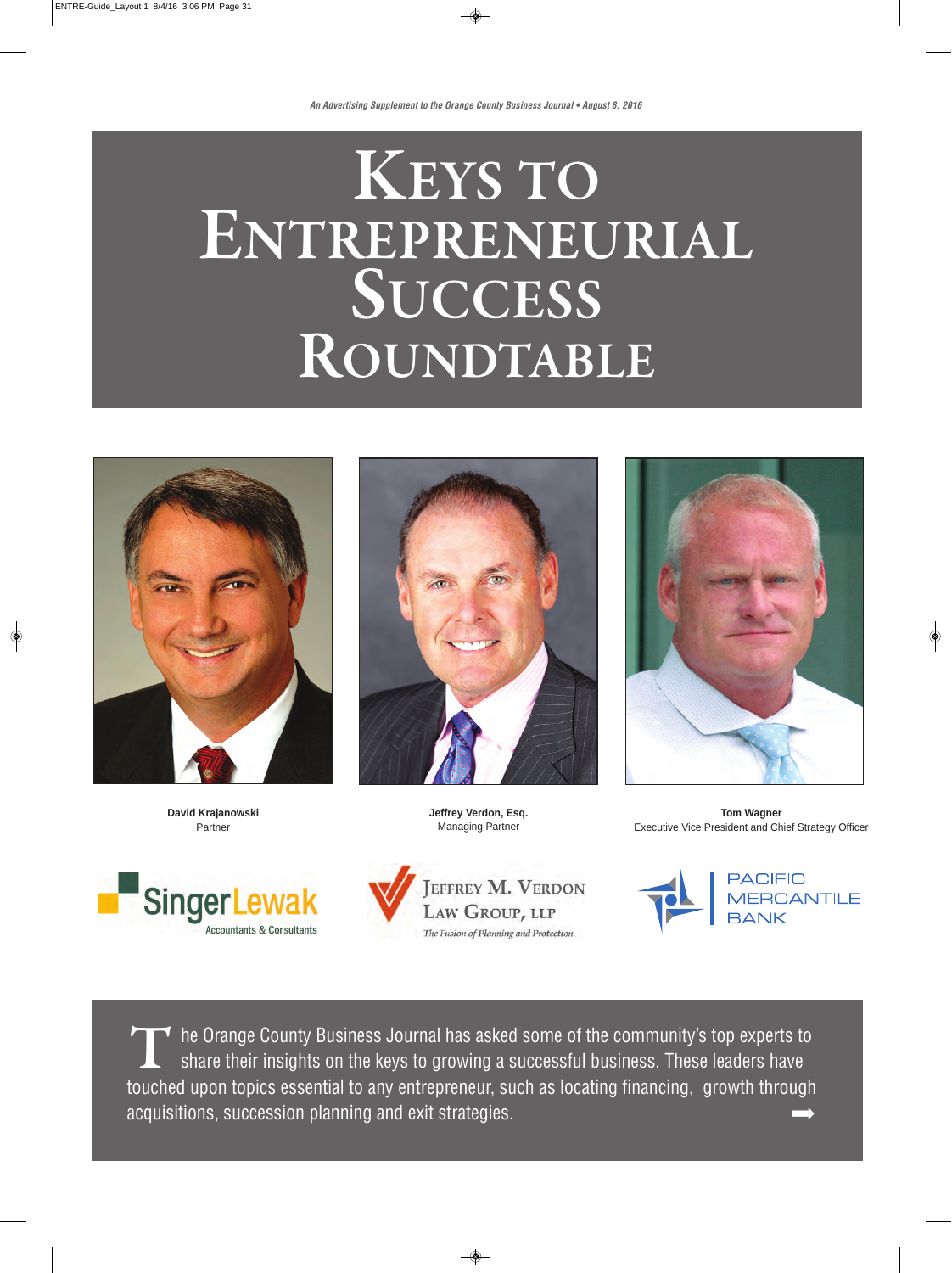# **KEYS TO ENTREPRENEURIAL SUCCESS ROUNDTABLE PARTICIPANTS**

### **Jeffrey M. Verdon Law Group LLP**

At the Jeffrey M. Verdon Law Group LLP, the country's leading asset protection law firm, we believe in helping our clients protect their assets from unforeseen lawsuits, and to make sense out of the complex tax code and wealth transfer opportunities available to the wellinformed. Our boutique Trust & Estates law firm located in Newport Beach, Calif., with satellite offices in Los Angeles and Redwood City, Calif., serves affluent families, technology entrepreneurs and successful business owners with estates of \$10M to \$500M. Through our Comprehensive Estate Planning platform, we optimize income and estate tax deferral opportunities found in the Tax Code and approved by the IRS in its private and public rulings, while placing effective "firewalls" around the assets to protect against future unforeseen lawsuits. With more than 30 years of experience and providing extraordinary levels of client service, we serve the needs of the discriminating client looking for the latest and most effective strategies for protecting and preserving wealth through advanced planning. For more information, email jeff@jmvlaw.com, visit www.jmvlaw.com or call 949.333.8150.



#### **Pacific Mercantile Bank**

Pacific Mercantile Bank is one of the largest banks headquartered in Orange County. We serve small- and middle-market businesses with a full range of loan, deposit, and cash management products and services. We are proud that our clients look to us for business banking beyond the obvious. Our clients choose Pacific Mercantile Bank for experienced perspective and wise counsel on enterprise issues critical to their business success, including company growth strategy, optimizing capital structure, and creative and flexible financing solutions. Our clients seek to master unique challenges and leverage rare opportunities not addressed by "one size fits all" banking. They aspire to achieve their business vision, and they want experienced, empowered bankers to assist along the way. We finance visions, not just receivables or real estate. We strive to be an integral part of our clients' success, now and into the future.

#### **SingerLewak**

SingerLewak is a leading accounting, consulting and tax services firm headquartered in California. Serving the western region since 1959, with offices throughout California and Denver, SingerLewak has developed a reputation for excellence as professionals with unparalleled expertise in the accounting and management consulting industry. Our professionals pride themselves in guiding and helping entrepreneurs and family-owned businesses succeed by providing the services of a large firm with a personal approach to individual needs. **Business growth takes the right partner**.



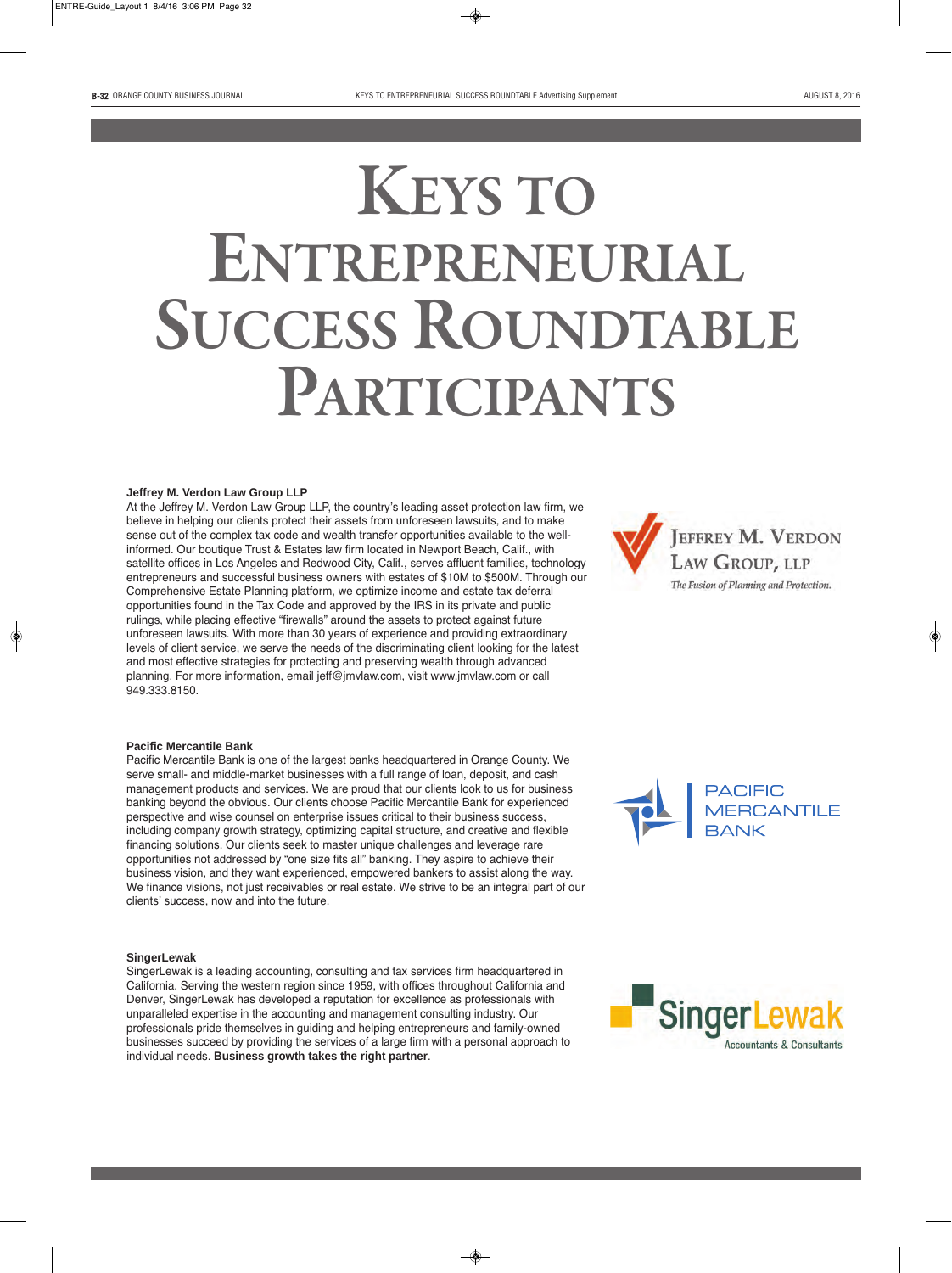

Every two seconds a new lawsuit is filed in the U.S. We know that safeguarding your assets and legacy isn't child's play.

Call us for a complimentary consultation.



1201 Dove Street, Suite 400 Newport Beach, CA 92660

949.333.8150 **V** www.jmvlaw.com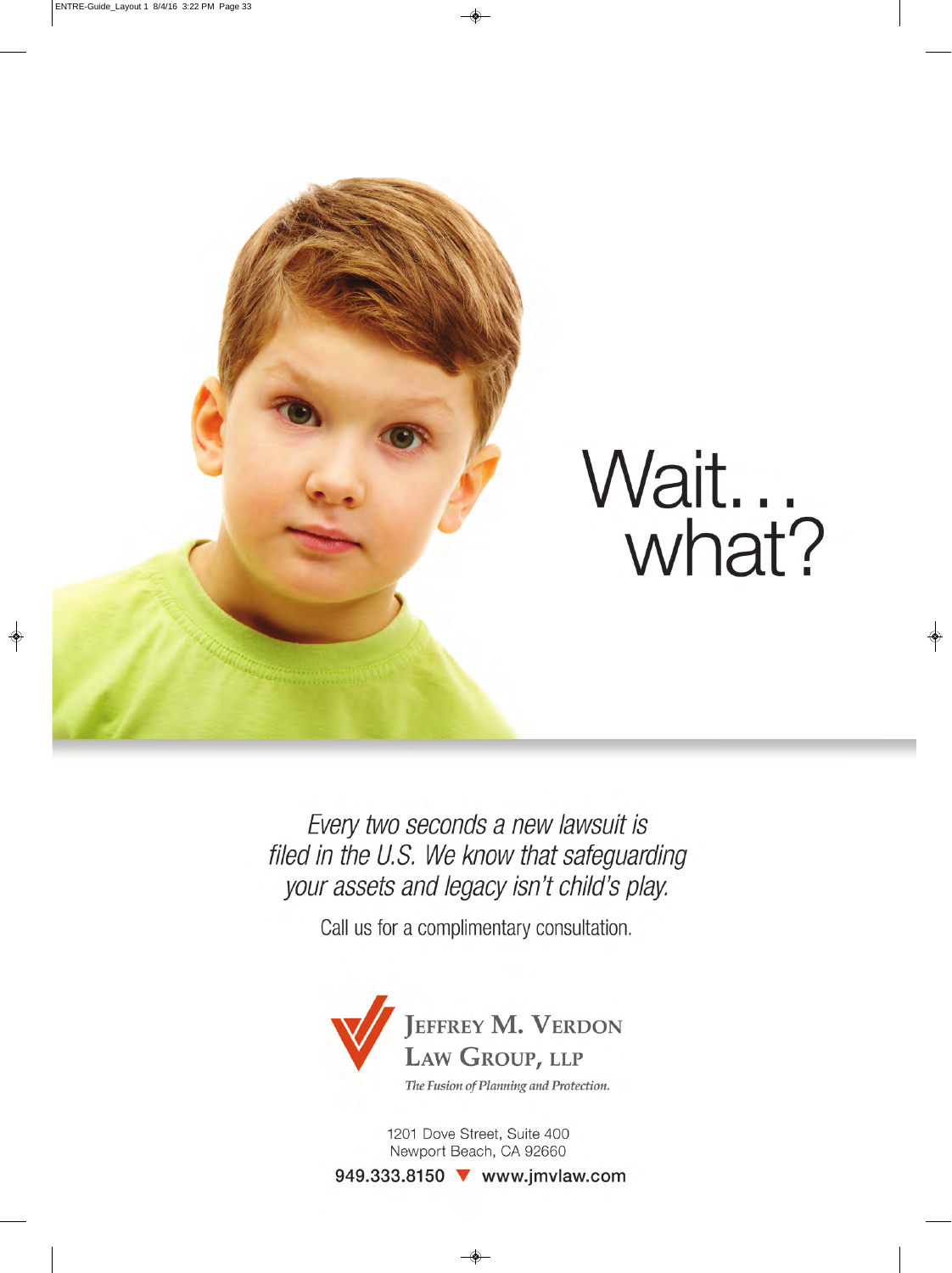### **KEYS TO ENTREPRENEURIAL SUCCESS ROUNDTABLE**



For an owner who is serious about growing their business, a board of advisors (BOA) is a must ... You do not want your banker, accountant, attorney or investment advisor on your BOA. They should already be providing advice to you (if not, change advisors). **""**<br>s, a

> – David Krajanowski Partner **SingerLewak**

> > "<br>"

**Taxes in California are some of the highest in the nation, should entrepreneurs consider moving their businesses to a more tax-friendly state?**

### **Jeffrey Verdon, Esq., Jeffrey M. Verdon Law**

**Group LLP:** Moving a business to another state is complex and expensive. Before considering moving the business to another state, consideration should be given to whether the business would qualify for many of the tax mitigation opportunities found in the tax code. These would include, but would not be limited to: IRC Sec 831(b) Small Captive; NING Trust; qualifying companies are taking advantage of Puerto Rico's Acts 20 and selling one or more divisions of their company to a Puerto Rico company where the income can be sourced in Puerto Rico, reducing the corporate tax rate from 35% to 4%. Puerto Rico is a U.S. Territory, and its tax code overlays on the Internal Revenue Code, and can be used advantageously where the circumstances dictate.

### **How does a business owner create an effective board of advisors that will give sound advice for long-term success?**

**David Krajanowski, SingerLewak:** For an owner who is serious about growing their business, a board of advisors (BOA) is a must. Unlike a statutory board where control of your company can be given up, BOAs are consultative only. However, to be effective, ownership must be willing to hear, consider and act on the advice; otherwise, the process is a waste of time. BOAs are growth agents for a company. There are many types of BOAs, but they can typically be categorized into three types: operational, value creation and succession. Do you need help in operations in order to get your company to the next level? Will advisors with proven backgrounds in new products or technological (scientific) innovation be your best option for continued growth? Is your industry stagnant, and your best choice will be members who can open new markets or introduce new customers? Do you need help dealing with family issues inside a business or an exit strategy? What your most pressing need is will determine who your members should be. You do not want your banker, accountant, attorney or investment advisor on your BOA. They should already be providing advice to you (if not, change advisors). The major challenge for an owner who implements a BOA is truly being receptive to change and a willingness to be held accountable.

**What is the key thing to know or the most effective method to secure the capital necessary to grow a business? What are other common recommendations you have made to your clients to help them grow their business?**

**Tom Wagner, Pacific Mercantile Bank:** Investors want a return and it is up to you to prove they will get it. Be prepared to be challenged on every assumption you present. Many new companies fail.

Often that failure is the result of underestimating the investment necessary to gain critical mass. Sales growth projections in excess of the market growth rate are not sustainable for long. If you forecast growing faster than the market, you must adjust your pricing and margin assumptions down over time. When you are big enough for your competitors to target you, they will, often with a price cut that could rattle the thesis of your company. Bankers are the least expensive source of capital, but they also take the least risk. Private equity is scarce, but can be found for the right opportunity. The number one source of funding for most new businesses is re-investment of cash flow generated. To maximize growth, do not distribute more earnings than absolutely necessary.

### **How do we prepare the next generation for succession and what traits should you look for from an outsider or a family member?**

**David Krajanowski, SingerLewak:** Preparation for succession by a family member, or a specifically skilled individual from outside the company, is a process that needs to start early (preferably 5-10 years out). It begins with an assessment of strengths and weakness of the candidate, as well as how the successor will fit into the organization. A written development program with timelines can be drawn up to both maximize strengths and minimize weaknesses. The program usually entails both education and on-the-job training. Frequent, honest evaluations must be conducted as the process unfolds. Changes can also be made as the situation changes or more/different responsibilities are assigned/assumed. Traits to look for are a passion for the business, people skills, leadership potential, vision and an ability to make decisions.

### **How can business owners structure their organization and/or residency to reduce their tax bill?**

**Jeffrey Verdon, Esq., Jeffrey M. Verdon Law Group LLP:** The tax code is replete with many opportunities to reduce their tax liabilities, using such tools as qualified retirement plans, 831(b) Small Captives for risk management, Puerto Rico Act 20 companies and Puerto Rico Act 22 residents where the tax rate on capital gains is eliminated until 2034.

### **How can acquisitions help to increase the value of a business faster?**

**Tom Wagner, Pacific Mercantile Bank:**

Acquisitions can accomplish many things faster. They can be used to increase market share, add product depth and diversification, accelerate research and development, add distribution channels, expand markets and add critical talent. Generally, the redundant functions that existed prior to acquisition can be eliminated and the profitability of the combined entities will exceed the *continued on page B-36*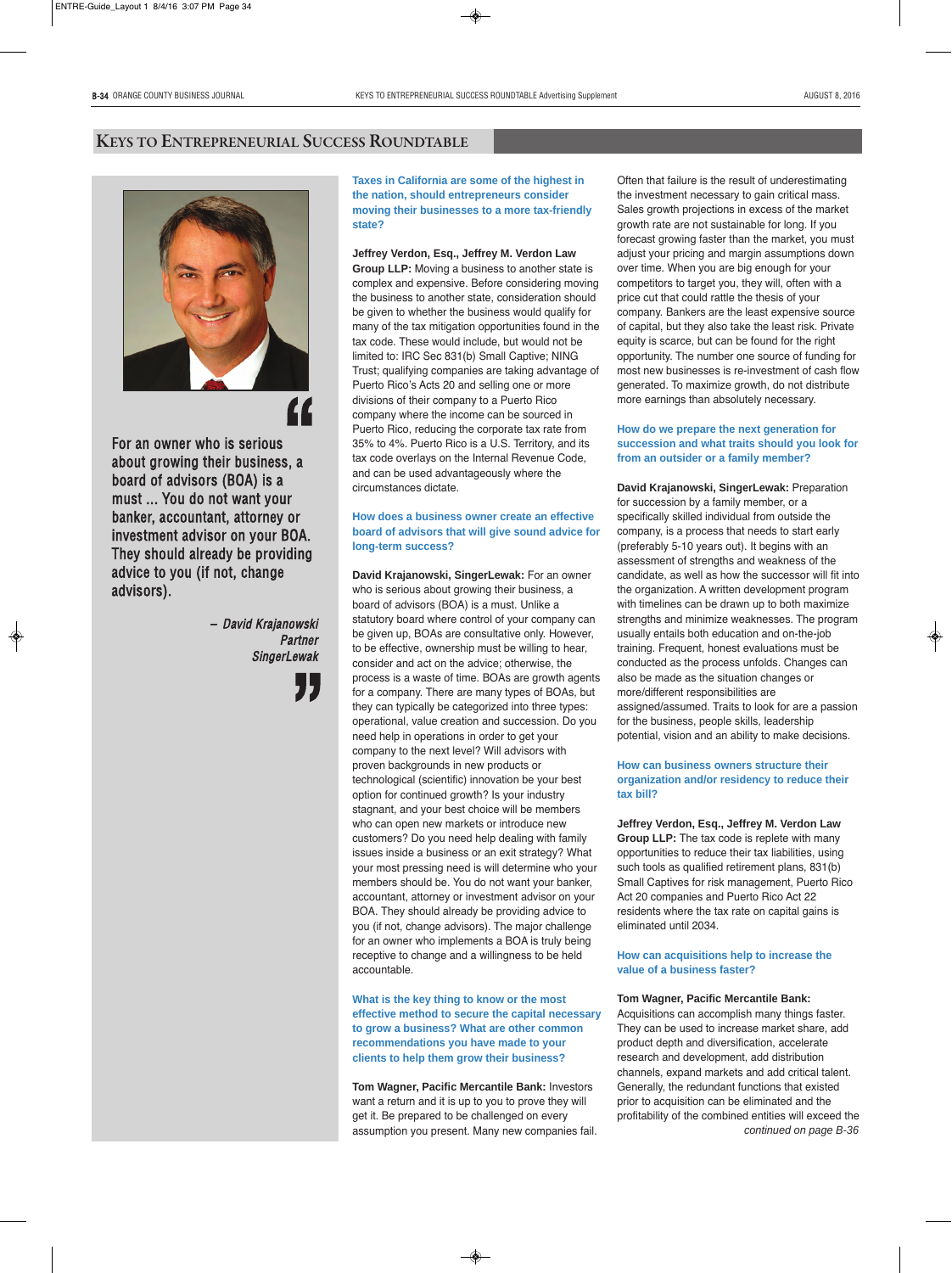**AUTO PRESS** 

**SPLAYS, INC.** 

**A Woman-Owned Small Business** 

## INNOVATIVE BANKING SOLUTIONS FOR CUTTING-EDGE CLIENTS



BUSINESS BANKING BEYOND THE OBVIOUS

ICE

**ICING**<br>AOA

DETECT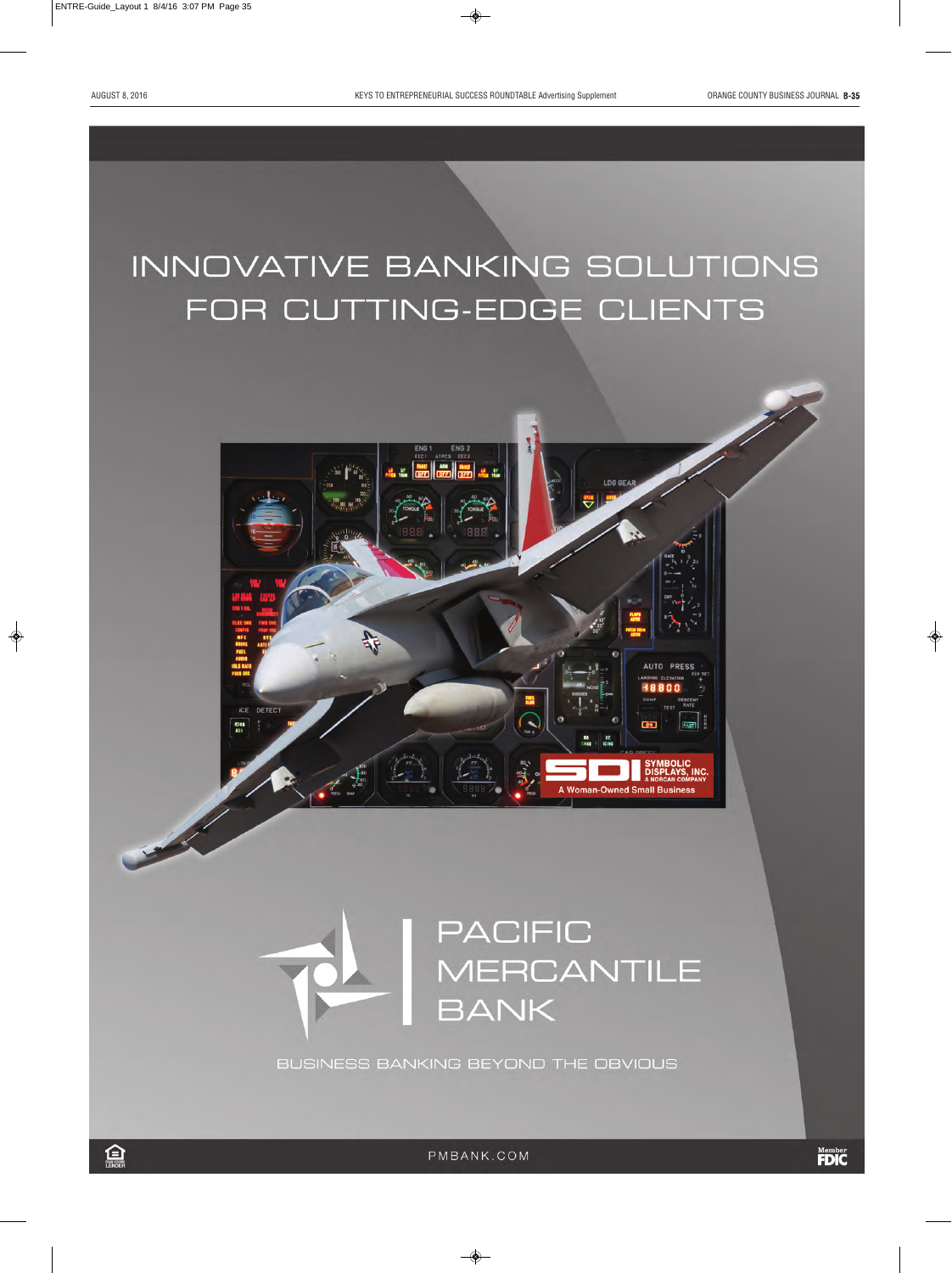

Debt is a fixed cost requiring cash flow servicing. Its impact is no different than any other fixed expense the company may have. It provides leverage. Leverage works in both directions, with small changes in the top line creating greater volatility in the bottom line, both positively and negatively. **INDENTIFICATION**<br>ng<br>pact<br>ler

> – Tom Wagner Executive Vice President and Chief Strategy Officer Pacific Mercantile Bank



profitability of the two companies operating independently. However, none of this is lost on the seller, and the better the performance and resources of the target, the more expensive the acquisition price. A successful acquisition needs to deliver combined efficiencies that exceed the cost of the acquisition. To the extent leverage is involved in the acquisition, the efficiencies must be realized quickly to ensure compliance with the debt service and performance covenants of the new lender. Get professional help and take your time in due diligence. Most acquisitions fail because of undisclosed issues or overly optimistic expectation of synergies.

### **How can the small business owner protect the business assets from future lawsuits?**

**Jeffrey Verdon, Esq., Jeffrey M. Verdon Law Group LLP:** Presently, wage and hour claims and tort liability place business assets at great risk. Once liability insurance is exhausted, if there is any coverage at all, the insurance policy will require the business to cover the first dollar of liability claims. Separating the riskier assets from the less risky assets is basic 101 planning. For example, real estate and vehicles, equipment, etc. could be held in separate LLCs and leased to the company. The ownership of the assets is outside the company and not subject to the company's future lawsuits. A Private Retirement Plan, under CCP 704.115, is an excellent and effective way to plan for retirement and protect assets from lawsuits for both the company and the company's owners.

### **What are some keys to selecting the right lending partner?**

**Tom Wagner, Pacific Mercantile Bank:** If cost is your only requirement, then the lowest rate may be the best decision. However, if you are looking for someone who understands your market, your business and your objectives, then you are seeking a true partner. You will be able to tell fairly quickly who meets your criteria. The banker who invests the time to hear your story is a great place to start. You also need someone who can bring the full resources of their organization to bear for your company and can identify your challenges, opportunities and solutions before you ask. To find out if your banker is a partner, request the memorandum the banker writes up on your behalf when pursuing internal approval of your loan. That memorandum is the banker's synthesis of your company, including its strengths and weaknesses. Don't you want to know if your partner has it right?

### **How much leverage should I take on?**

**Tom Wagner, Pacific Mercantile Bank:** The answer is not: "as much as I can." Debt is a fixed cost requiring cash flow servicing. Its impact is no different than any other fixed expense the company may have. It provides leverage.

Leverage works in both directions, with small changes in the top line creating greater volatility in the bottom line, both positively and negatively. For starters, you need to identify the volatility of your industry and your company specifically. The more volatility, the lower the leverage. You also need to consider where you are in the life cycle of the company. If you are young, growing and investing new capital, re-directing cash flows for debt maintenance makes less sense. If you are mature, and cash flows exceed investment opportunities, debt makes more sense. Notice I use the terms more or less. More or less than what? The industry average for your company. It is never advisable to take on significantly more leverage than the industry. When selling against your competitors, the last thing you want questioned is your survivability. You may not bring it up, but your competitors will.

### **What are the benefits of using a professional service firm that specializes in entrepreneurial firms?**

**Jeffrey Verdon, Esq., Jeffrey M. Verdon Law Group LLP:** Selling a company is a complicated business and not to be undertaken without the experience of a qualified investment banker and his team, an M&A lawyer, and the company's CPA. Never attempt to do this on your own just to save professional fees. Selling a company is not the time to be penny wise and pound foolish.

### **As a professional advisor to many family-owned and entrepreneurial companies, what is the best advice you can give a business to increase their rates of success? Is it all in the planning? The talent? The operation?**

**David Krajanowski, SingerLewak:** A combination of vision, planning and execution is my advice. Vision to see or create the future. Planning, so you are not just a boat on the ocean subject to the currents or wind direction. Document the vision, mission, strategic objectives, and then communicate it throughout the organization. Invest in planning (budgets, cash forecast, sales plans, etc.) and in building talent. Lastly, and most important, is execution. Why do professional teams train and practice the little details, running plays to perfection? Too many owners spend too much time and money looking for consultants to provide the magical fix. We all know what needs to be done (or 85% of it). Spend the time perfecting execution. To execute, you need accountability from the top (yes, you) throughout the organization. Family is not an excuse.

**I'm getting ready to sell my business and am hearing a lot of, "What's your number?" How do I determine it? If there is a differential between the current and desired number, what steps do I take build to that?**

**Tom Wagner, Pacific Mercantile Bank:** I think having "your number" is critically important. Build a five-year forecast. At the end of five years, assume